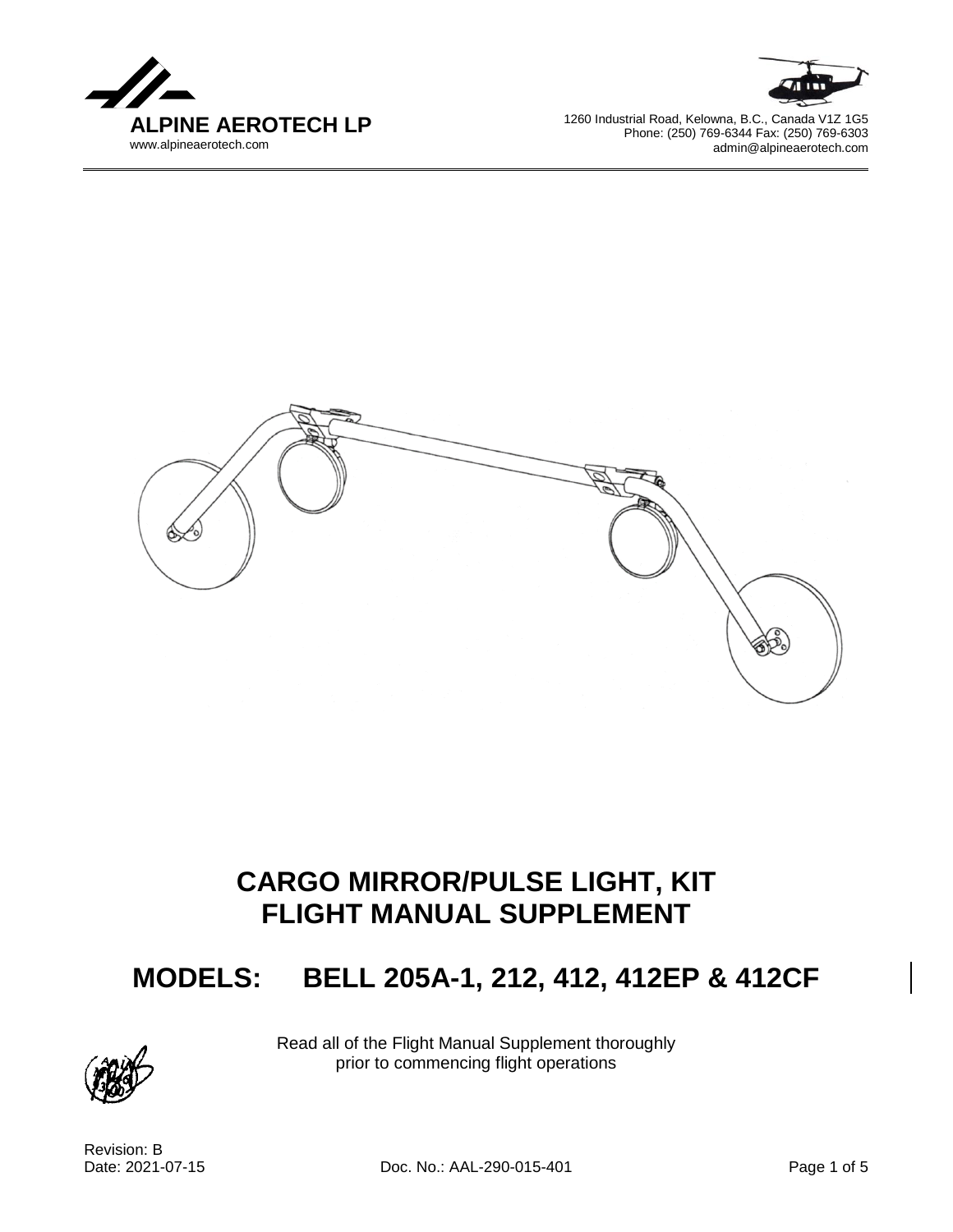



#### **General Notes**

- 1. The following information defines the operational requirements of BELL 205A-1, 212 and 412 series rotorcraft when modified with the Cargo Mirror/Pulse Light, Kit as defined in Alpine Aerotech LP Master Data List AAL-290-014-001.
- 2. Refer to the current revision of the applicable Cargo Mirror/Pulse Light, Kit Maintenance Manual Supplement (AAL-290-015-203/-205/-206) for information on maintenance procedures.
- 3. If changes to this document are required, Alpine Aerotech LP shall revise all pages and reissue the entire document.
- 4. Alpine Aerotech LP shall make any subsequent revisions of this document available upon request.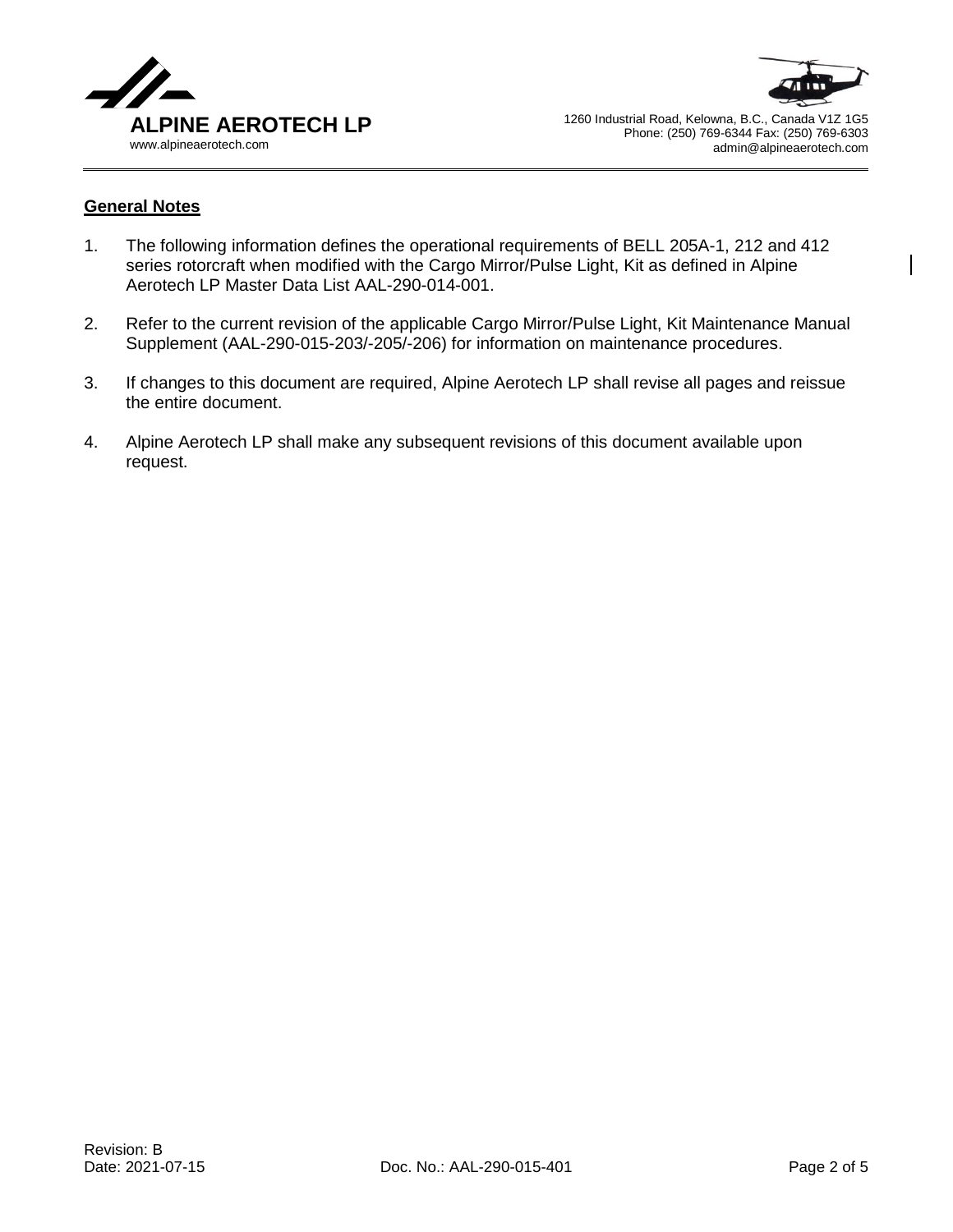



#### **Approved Notes**

- 1. This document shall be attached to the approved Basic Flight Manual for the aircraft with subject design change incorporated in accordance with Alpine Aerotech LP Master Data List AAL-290- 014-001, Revision B or later approved revisions.
- 2. The information within this document supplements or supersedes the approved Basic Flight Manual in the areas specified herein.
- 3. Refer to the current revision of the approved Basic Flight Manual or other applicable approved Flight Manual Supplement(s) for limitations, procedures and performance information not outlined within this document.
- 4. Sections 1, 2, 3 & 4 of this document are Approved sections. Compliance with Section 1, Limitations is mandatory.

## **Transport Canada Approved**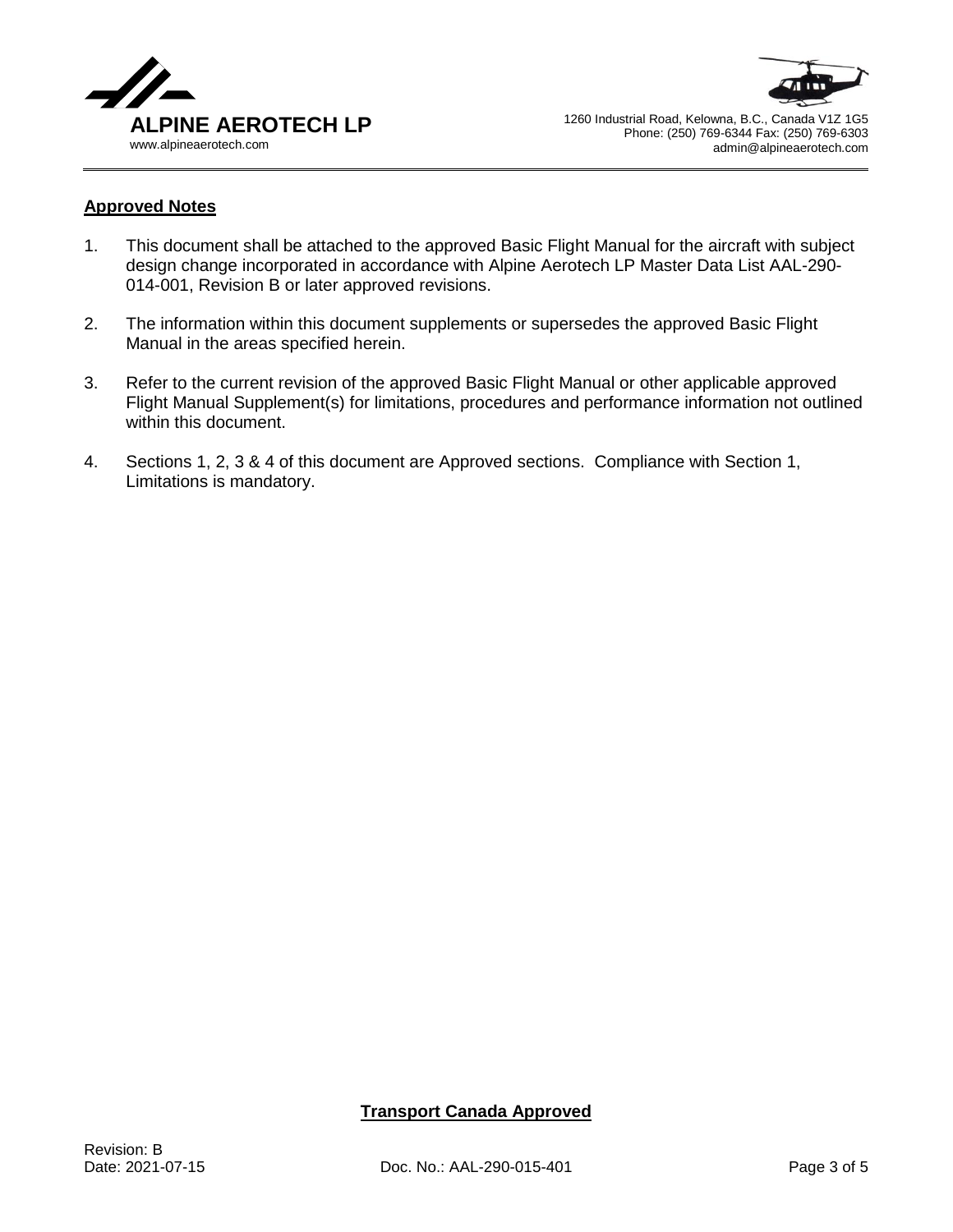



1260 Industrial Road, Kelowna, B.C., Canada V1Z 1G5 Phone: (250) 769-6344 Fax: (250) 769-6303 admin@alpineaerotech.com

### **Section 1 Limitations**

#### Types of Operation

1. Limited to day VFR use.

#### Airspeed Limitations

2. No change to the approved Basic Flight Manual.

#### Flight Crew

1. No change to the approved Basic Flight Manual.

#### Placards

2. No change to the approved Basic Flight Manual.

#### **Section 2 Normal Operations**

#### Pre-flight Inspection

1. Check the Cargo Mirror/Pulse Light, Kit for general condition and security.

#### In-flight Operation

- 1. The pilot is able to view the external load in the mirrors through the chin bubble in the floor of the crew compartment.
- 2. The pilot may choose to turn on the pulse lights at any time that he or she feels necessary to provide supplementary recognition lighting in low visibility/high traffic scenarios.
- 3. The pulse lights are activated by actuating a toggle switch located in a suitable location on the flight control panel.

#### **Section 3 Emergency Procedures**

1. No change to the approved Basic Flight Manual.

#### **Section 4 Performance Data**

1. No change to the approved Basic Flight Manual.

#### **Transport Canada Approved**